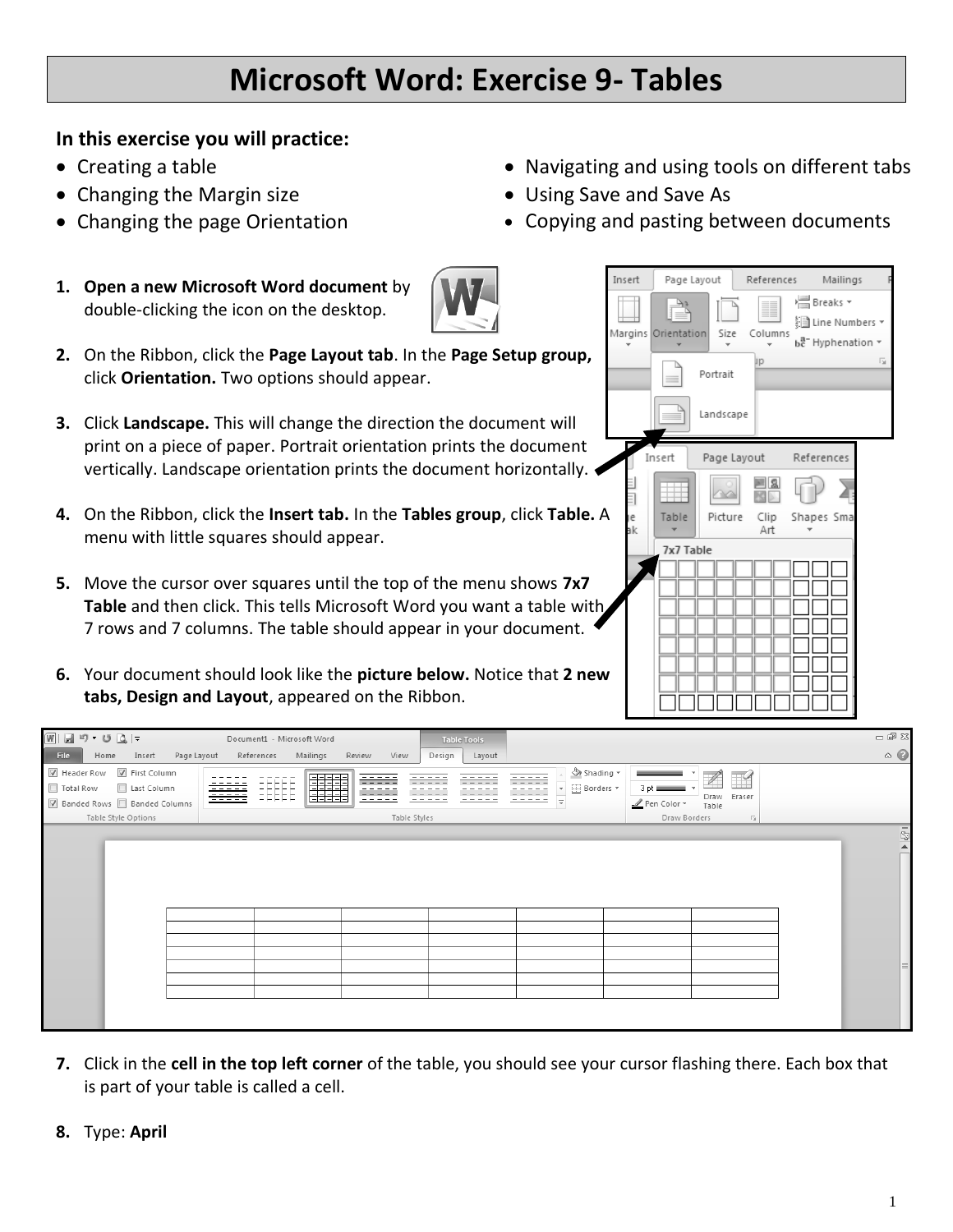- **9.** Click in the cell below April. Type: **Sunday**
- **10.** Press the **Tab Key** on the keyboard. This will move the cursor to the next cell. Type: **Monday**
- **11.** Use the **Tab key** to type **Tuesday, Wednesday, Thursday, Friday,** and **Saturday** in the next 5 cells.
- **12.** Click in the cell **below Tuesday.** You should see your cursor flashing there. Type: **1**
- **13.** Use the **Tab key** to **fill in the rest of the calendar dates** like the picture below. Pressing Tab at the end of a row will automatically bring you down to the first cell in the next row.

| April  |        |         |              |          |                   |          |
|--------|--------|---------|--------------|----------|-------------------|----------|
| Sunday | Mondav | Tuesday | Wednesday    | Thursday | Fridav            | Saturday |
|        |        |         |              |          |                   |          |
|        |        |         |              |          |                   |          |
| 10     |        | 12      | 13           | 14       | 15                | 16       |
|        | 18     | 19      | 20           | ᅩ        | <b>STAR</b><br>22 | 23       |
| 24     | 23     | 26      | $\sim$<br>21 | 28       | 29                | 30       |

- **14.** On the **Home tab** in the **Editing group**, click **Select** and then click **Select All** to highlight the entire table.
- **15.** Change the font size to **20,** and then click before the word April to clear the highlighting. Look in the Font group to find the Font Size dropdown menu.
- **16.** Hold your cursor over the table and **look for the little white square in the bottom right corner**. Move the cursor over the white square, and it should look like a **double-pointed arrow.** The arrow allows you to change the size of the table.
- **17. Click the square and drag straight down.** You should see a **dotted line** showing the size the table will be when you let go of the mouse button.
- **18. Make the table bigger until the bottom row is near the bottom of the page.** You may need to click and drag several times.
- **19.** Highlight the **top row of cells.**
- **20.** On the **Layout tab**, in the **Merge group**, click **Merge Cells.** This will combine all the columns in the top row into one for the title.

| Saturday       |
|----------------|
|                |
| $\overline{2}$ |
| 9              |
| 16             |
| 23             |
| 30             |
|                |

15

22

29

16

23

30

| ord            |                |                |         | <b>Table Tools</b> |                             |           |        |
|----------------|----------------|----------------|---------|--------------------|-----------------------------|-----------|--------|
| <b>ngs</b>     | Review         | View           | Design  |                    | Layout                      |           |        |
|                |                |                | 鬮       |                    | $\frac{1}{2}$ Height: 0.27" |           | ٠<br>÷ |
| Merge<br>Cells | Split<br>Cells | Split<br>Table | AutoFit |                    | $\frac{1}{100}$ Width: 1.31 |           |        |
|                | Merge          |                |         |                    |                             | Cell Size |        |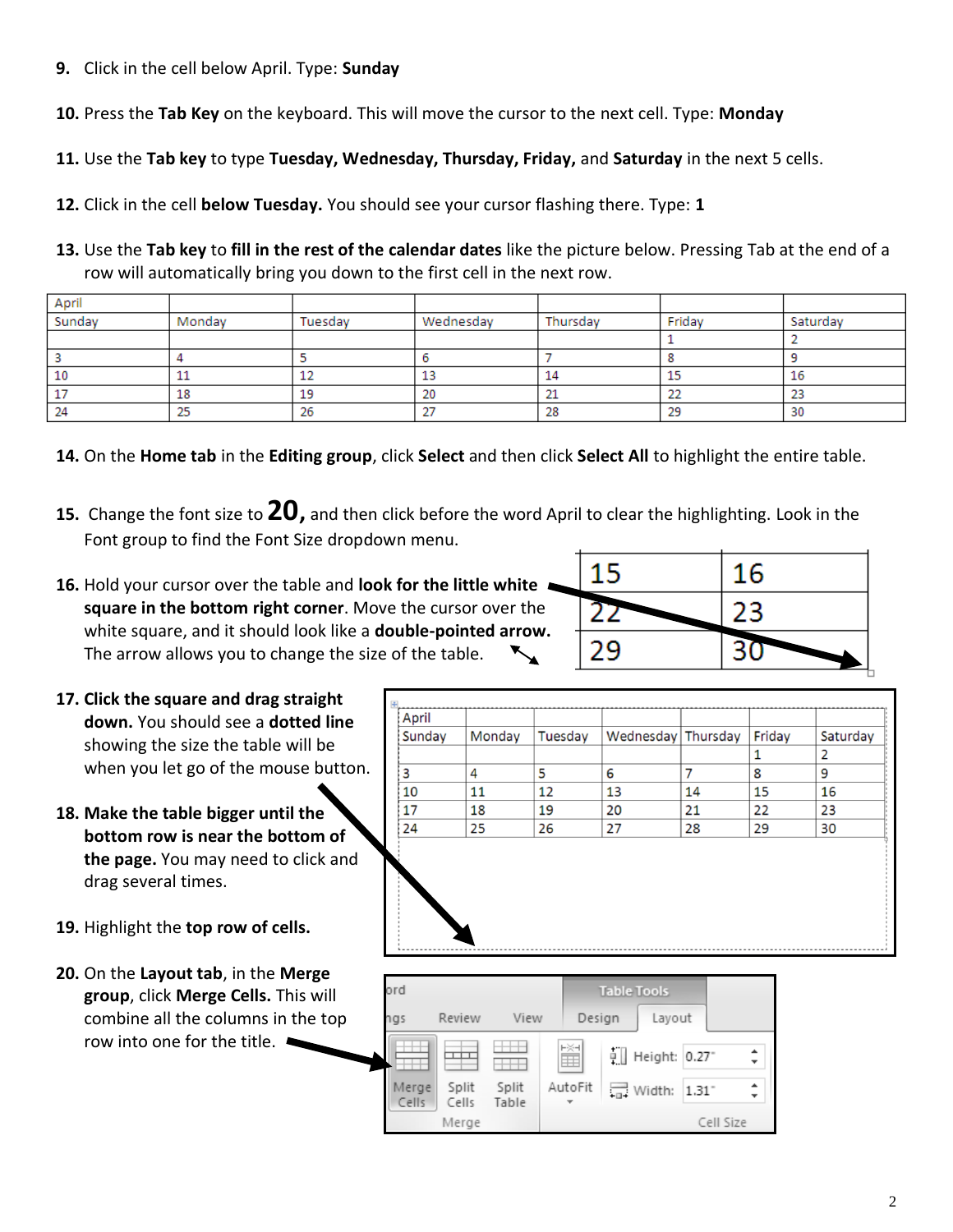- **21.** Keep the top row highlighted and then **Center** the text, change the font size to **48**and change the font to Tempus Sans ITC. Click the **Home tab** to find the tools you need.
- **22.** Hold your cursor over the **line below Wednesday**. The cursor should change to look like this: This cursor allows you to change the cell height.

| ۰. |
|----|
|    |
| ۰. |
|    |

**23. Click and drag up** until there is **very little white space** below the days of the week.

|        |        |         | Adril              |        |          |
|--------|--------|---------|--------------------|--------|----------|
| Sunday | Monday | Tuesday | Wednesday Thursday | Friday | Saturday |
|        |        |         |                    |        |          |
|        |        |         |                    |        |          |

- **24.** Highlight the **top row** of the table.
- **25.** On the **Design tab** in the **Table Styles group,** click **Shading** to show a menu of colors you can choose to shade your table.
- **26.** Click a **green** square. The background of the top row should be green. You will need to click to clear the highlighting to see the color of the row.
- **27.** Highlight the **second row** of the table. This is the row with the days of the week.
- **28.** In the Table Styles group, click **Shading** to show the menu of colors. Click a **light green** square. The background of the second row should be light green.
- Standard Color No Color More Colors...

Shading v Theme Colors

- **29.** On the Ribbon, click the **File tab** to open the Backstage View. Click **Print** to look at a print preview of the document. It should look like this:
- **30.** On the left side of the window click **Save.** A box will appear.
- **31.** Name the document **April 2011 Calendar.**
- **32.** Save the document to your **flash drive**  or to the **My Documents folder.** Use the **Save in** dropdown menu at the top of the box or the icons on the left side of the box to choose where you want to save the file.

|        |        |         | April              |    |        |          |
|--------|--------|---------|--------------------|----|--------|----------|
| Sunday | Monday | Tuesday | Wednesday Thursday |    | Friday | Saturday |
|        |        |         |                    |    | 1      | 2        |
| 3      | 4      | 5       | 6                  | 7  | 8      | 9        |
| 10     | 11     | 12      | 13                 | 14 | 15     | 16       |
| 17     | 18     | 19      | 20                 | 21 | 22     | 23       |
| 24     | 25     | 26      | 27                 | 28 | 29     | 30       |

**33.** Click **Save** in the bottom right corner of the box.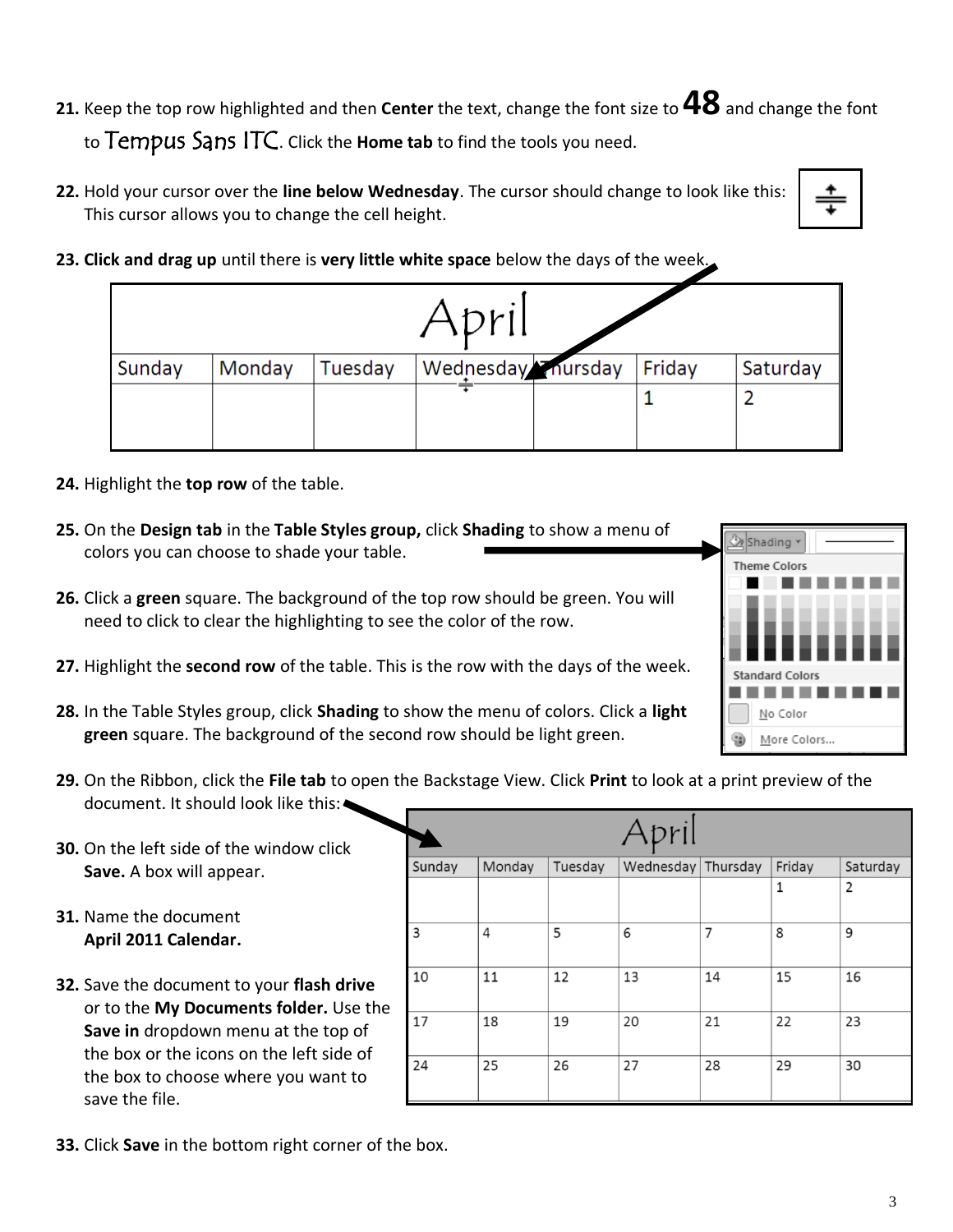- **34.** Click in the **white space below the table.** You should see the cursor flashing there. If you have no space below your table, make the table smaller by clicking and dragging the white square in the bottom right corner of the table.
- **35.** On the Ribbon, click the **Insert tab**. In the **Pages group** click **Page Break.** The cursor should be flashing at the top of page 2.
- **36. Minimize the document** using the Minimize command in the top right corner of the window. You should see the Desktop. If you do not see the Desktop, then minimize the other windows you have open.
- **37.** Open the **My Documents folder** by double clicking on the icon.
- **38.** Open the Word document **CelebratingApril** by double clicking on the icon.
- **39.** On the Home tab in the Editing group, click **Select** and then click **Select All** to highlight all the text in the document.
- **40.** In the Clipboard group, click the **Copy command** to tell Microsoft Word to remember what is highlighted.
- **41.** At the bottom of the screen, in the Taskbar, click the box that says **April2011Calendar.docx** and the calendar document you created should appear.
- **42.** Make sure the cursor is still flashing at the top of page 2, and then click the **Paste command**. The Paste command is located on the Home tab in the Clipboard group. The text you copied from the CelebratingApril document should appear.
- **43. Scroll up and down** to see the entire document. There should be **3 pages.** There is a little grey space between each page.
- **44. Look at page 3.** There is only one bullet point on page 3. It would be better to have the last bullet point with the rest of the list on page 2.
- **45.** On the Ribbon, click the **Page Layout tab**. In the **Page Setup group,** click **Margins** to show a list of margin options.
- **46.** Click the **Narrow** option, which has the top, bottom, left and right margins set to .5". The Narrow margin setting makes the margins smaller and allows more text to fit on the page.
- **47. Scroll up and down** to see the entire document. There should be **2 pages.** The last bullet point should be on page 2.







• National Arab American Heritage Month • National Child Abuse Prevention Month

• National Library Week